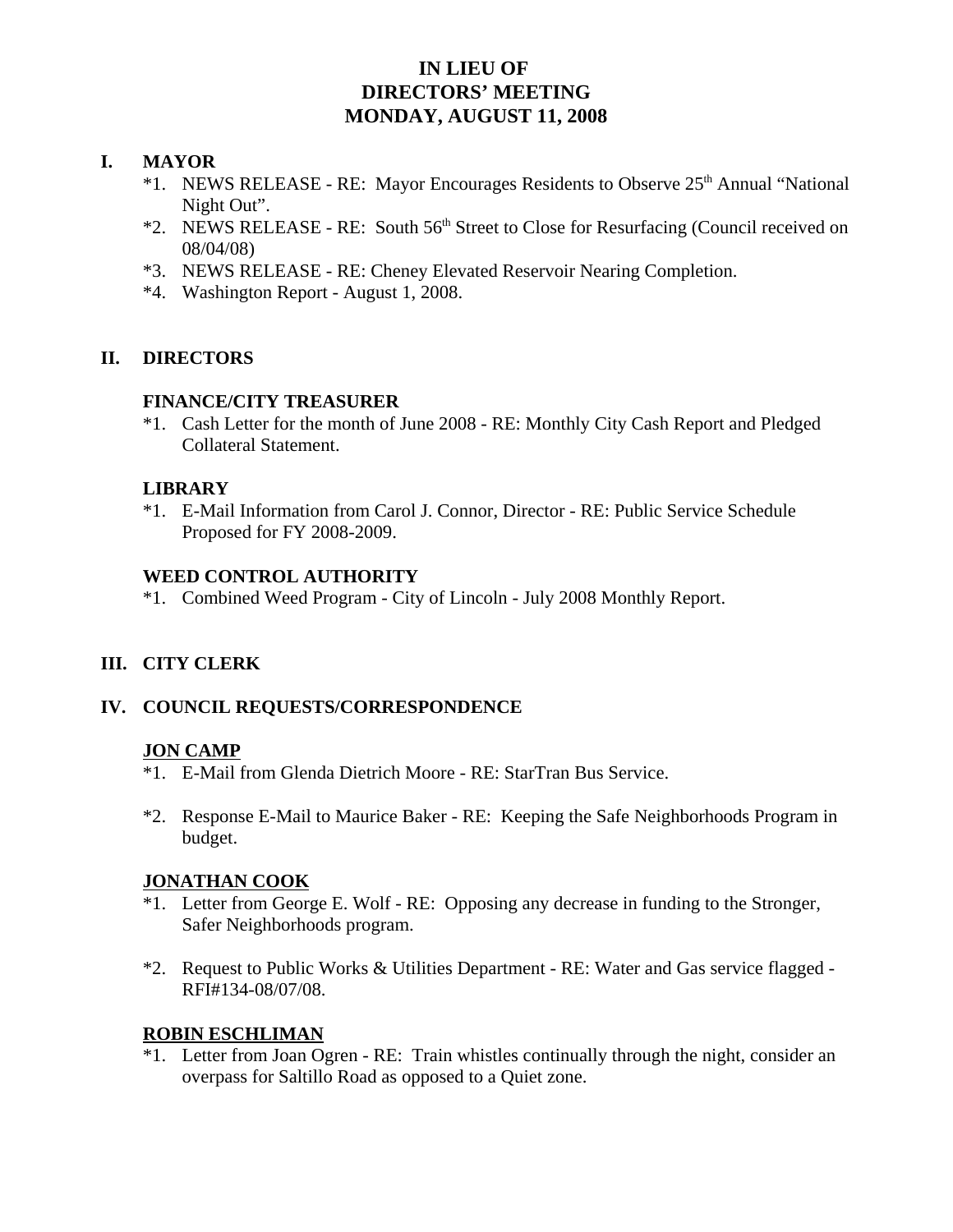## **DAN MARVIN**

\*1. E-Mail & Attached Letter from Paula Rhian, President, Everett Neighborhood Association - RE: In support of program funding and services to the neighborhood.

# **V. MISCELLANEOUS**

- \*1. E-Mail from Jim Brandle RE: Extremely disappointed in cuts to the CLC (Community Learning Centers), with email received from Mayor Beutler encouraging input.
- \*2. E-Mail from Sue Samson RE: Parks budget cuts.
- \*3. E-Mail from Wayne Boles RE: Urging support of the investment in the Stronger Safer Neighborhoods initiatives.
- \*4. E-Mail from Wilbur Dasenbrock RE: In budget consider health and human services in community, and stop deterioration of city landscapes and park plantings.
- \*5. E-Mail from Tobias Pace RE: Cutting Bennett Martin library hours not the best solution.
- \*6. E-Mail from Zach Garfield RE: Need more investment into the bus system.
- \*7. E-Mail from Christine Muller RE: Proposed bus hours makes it impossible to visit the library for people working non-traditional hours.
- \*8. E-Mail & Attached Photos from Scott Bailey RE: Volleyball court at Playmakers, 640 West Van Dorn Street.
- \*9. E-Mail from Ruth Chantry, Raymond, NE RE: Thanks for considering opening Eiseley Library at noon on Sundays.
- \*10. E-Mail from E. Wayne Boles RE: Congratulate the Mayor on forwarding balanced budget, work with him to maintain this level of fiscal responsibility.
- \*11. E-Mail from Mary Roseberry-Brown RE: Dismayed on reading proposed cut back of the Bennett Martin Library hours.
- \*12. Letter & Attachments from Marian L. Malone RE: Cutting mid-day StarTran service and cutting the library hours are not an answer for the budget.
- \*13. Letter from Ron Davis RE: Incident of two firemen taking narcotic pain medication.
- \*14. Letter from Richard A. Noyes, President, Downtown Neighborhood Association RE: Continue to support the Stronger, Safer Neighborhoods Project.
- \*15. Letter from George E. Wolf RE: Oppose any funding decrease to the Stronger, Safer Neighborhoods program.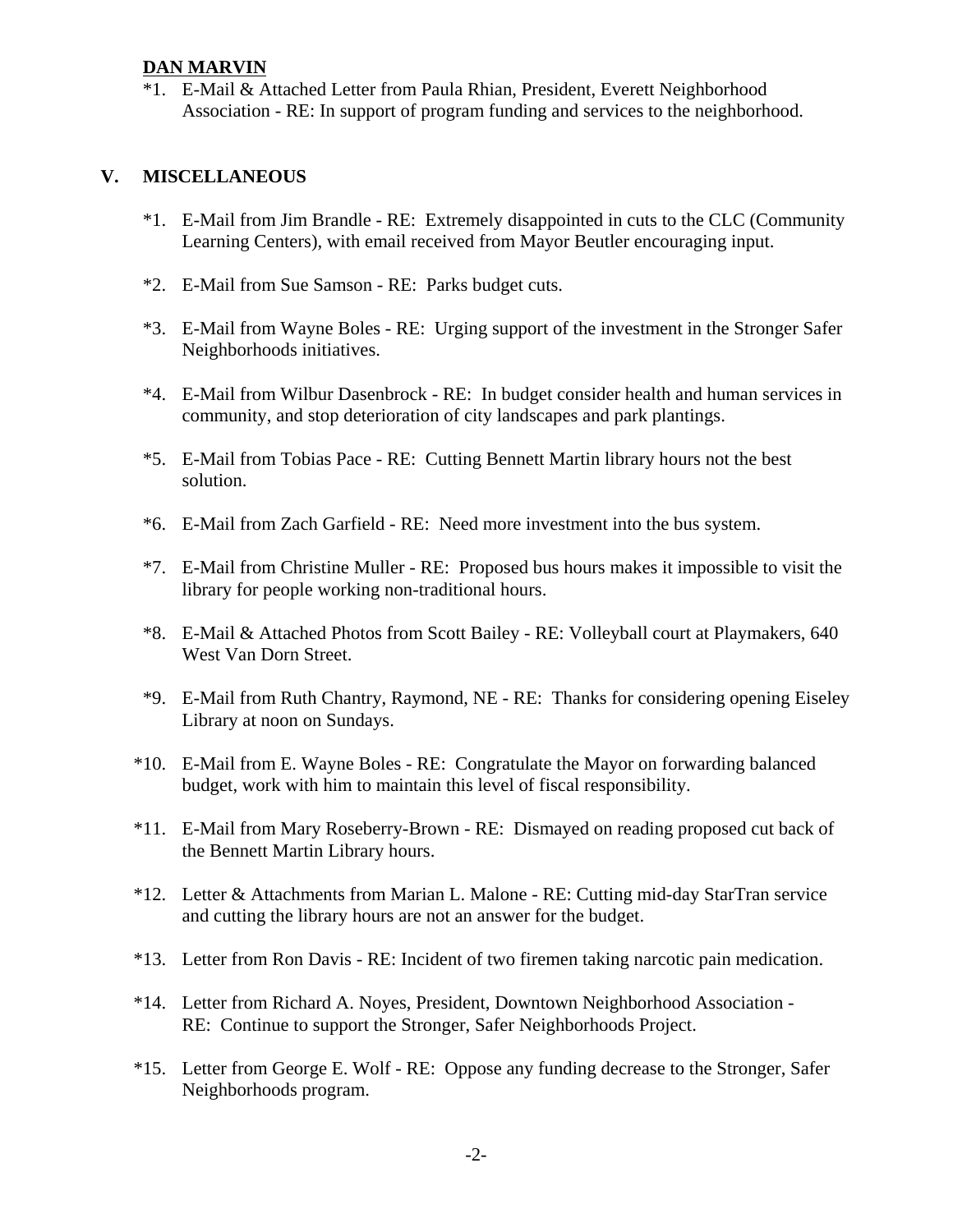- \*16. Letter from Gloria Pedersen RE: Listing reasons why funding should not be cut to the Easterday Program.
- \*17. E-Mail from Lois Poppe RE: Opposed to proposed bus changes with examples of people who want to, and need to, ride the bus between 10:00 a.m. and 2:00 p.m.
- \*18. E-Mail & Attachment from Karen Hand, Parks & Recreation Advisory Board Chair RE: Urging No Cuts to the Parks and Recreation budget.
- \*19. E-Mail from Shirley Anderson RE: Opposed to alcohol in our parks.
- \*20. E-Mail from Wilma J. Williams RE: The City Budget.
- \*21. E-Mail from Mike Tilson RE: The StarTran bus cuts.
- \*22. E-Mail from Kendall R. Nelson RE: The buses and Handi Van cuts.
- \*23. Letter from Richard A. Noyes, President, Downtown Neighborhood Association RE: - The proposed City Council budget is draconian, lacks consideration for many downtown residents, and does not address the pressing needs of this growing community.
- \*24. Letter from Jean Ford RE: Mayor Beutler's proposal to eliminate StarTran bus routes and time frames of bus runs.
- \*25. Letter from William R. Davenport RE: The City budget cuts Libraries.
- \*26. E-Mail from Edith Meints RE: Lincoln Budget-encourages you to maintain a substantial budget for City Parks & Rec.
- \*27. E-Mail & Attached Letter from Susan Epps, American Red Cross Cornhusker Regional Chapter - RE: Save the Safer Neighborhoods program.
- \*28. E-Mail from Brian Corr RE: Save the Stronger, Safer Neighborhoods program.
- \*29. E-Mail from Janis L. Johnson RE: Meadow Heights pool.
- \*30. E-Mail from James R. Newell RE: Bennett Martin Library services.
- \*31. E-Mail from Beatty Brasch, Center for People in Need RE: The Ride For Five Bus Proposal.
- \*32. 2 E-Mails from Amy Hanson RE: Ride for Five.
- \*33. E-Mail from Betsy Bergman RE: StarTran proposals.
- \*34. Letter from Nancy M. Russell RE: The current rule to deliver the patient to the nearest hospital regardless of patient preferences will be amended to patient choice.